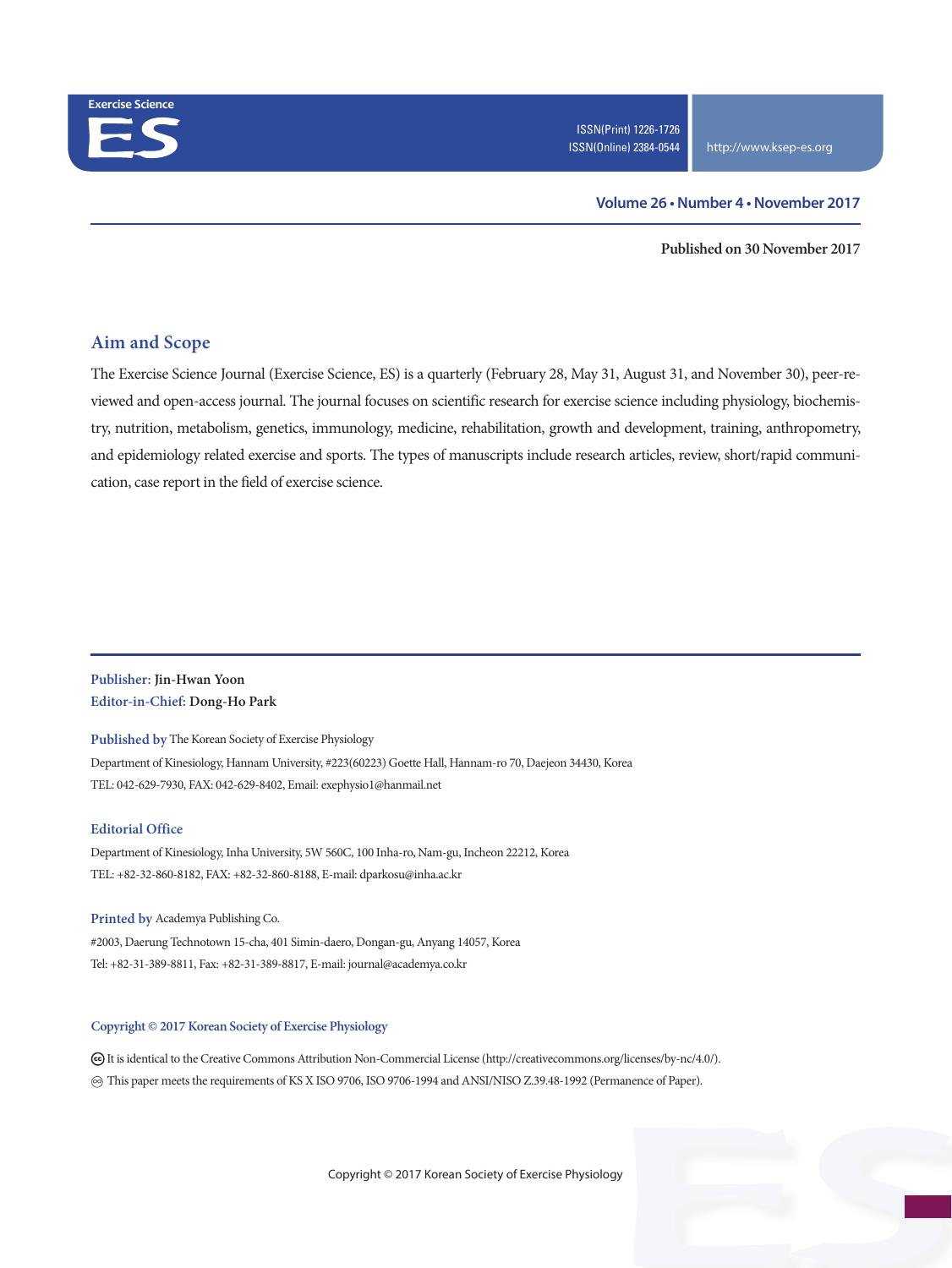

# **CONTENTS**

### **Volume 26 Number 4 November, 2017**

## **Original Articles**

- 239 The Comparisons of Blood Lactate Concentration and Removal Rate after Aerobic and Anaerobic Maximal Exercise Chang-Sun Kim, Ji-Yeon Kim, Hyo-Jin Kim, Ji-Won Kim, Seok-Ki Min, Dong-Ho Park
- 248 Exercise and Recovery Responses to the Intensity of Walking during Pregnancy and Postpartum Somi Yun, Younsun Son, EunJin Hwang, Yun-Bin Lee, Bong-Yoen Hwang, Dae-Taek Lee
- 254 Correlation between Coordination and Soda Pop Test in Elementary School Students Dong-Hoon Yoo
- 259 The Association of Resting Heart Rate and Muscular Endurance and Prevalence With Type 2 Diabetes in Korean Adults Wonhee Cho, Dong-il Kim, Ji-hee Min, Justin Y. Jeon
- 267 Effect of Maternal Exercise on Telomere Length and Telomere-Regulating Protein of Offspring in Rat Chang-hyun Lim, Hyo-jeong Kim, Chang-keun Kim
- 275 Effects of Myokine Factors on Exercise Types in Obese Women Kun-Yong Sung, Sunghwun Kang, Jung Yeon Park, Kyu Min Park
- 281 Effects of Functional Gait Exercise on Balance Ability and Gait Ability in Female Elderly with Chronic Arthritis Jeong-Min Park, Sang Ki Lee
- 288 Effects of Resistance Exercise Training on Antioxidant Enzyme and GLUT 8 Expression in Testes of Type 2 Diabetic Rats Seung Won Ahn, Se Hwan Park, Yoon Jin Hwan